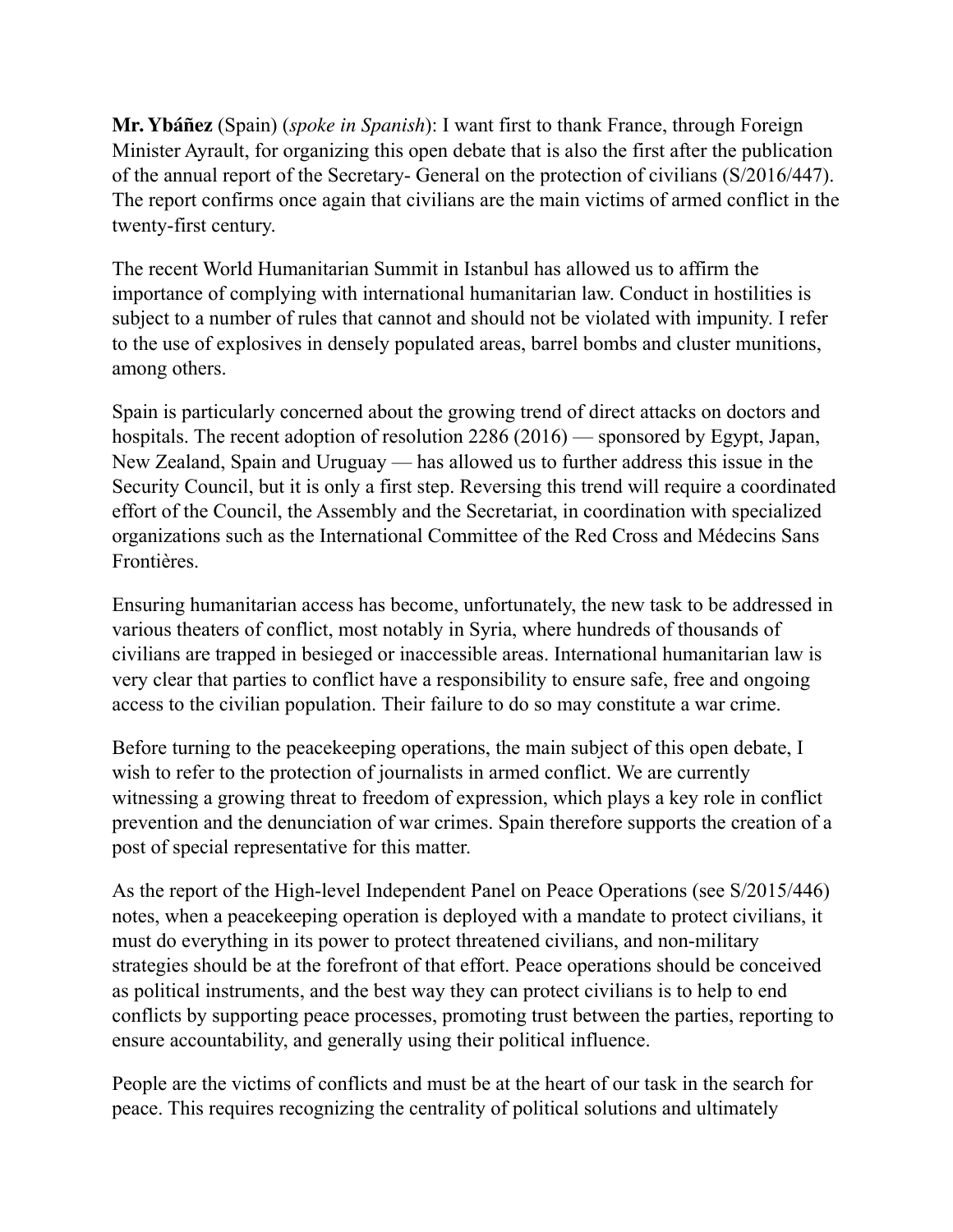prioritizing prevention and mediation to the utmost as essential tools in finding such solutions, without which there can be no peacekeeping in our time. This is particularly clear in the case of protection of civilians mandates, because without progress in the political settlement of conflicts it is very difficult for a mission to effectively ensure the necessary protection to civilians, as the reality on the ground shows in too many instances.

Of course, recognizing the centrality of political solutions does not mean that we can avoid paying urgent attention to the operational aspects of the protection of civilians. I will return to this point, but I want to emphasize that my country welcomes the general direction of our efforts in the context of the review of peace operations, including in such crucial as the protection of civilians. Not surprisingly, mediation and conflict prevention are two of the priorities of Spain's foreign policy, as is the protection of civilians. We are sincerely convinced that the review of peace operations is therefore heading in the correct direction.

Conflict prevention is closely linked to women and peace and security agenda, to which Spain is also particularly committed. My country led the review of resolution 1325 (2000) on women and peace and security, and is now working to put it into practice. Last October, the Security Council held an open debate (S/PV.7533) with a record number of speakers, at which it unanimously adopted resolution 2242 (2015). The big challenge now is to move from rhetoric to fulfilling our commitments in deed. Spain continues to work in that direction. Among other measures, alongside the United Kingdom it has headed the creation of an informal group of experts of the Security Council on women, peace and security, which we want to become a key tool for integrating gender issues into the discussions of the Council on the situation the countries on its agenda.

Naturally, the women and peace and security agenda is not relevant solely to the protection of civilians, given its aspects related to conflict prevention. Unfortunately, women and children are the primary victims in conflict, and as such are the first in line in need of protection. In that sense, I would stress the importance of deploying protection of women advisers in all United Nations missions. The same is true of child protection advisers. Protection mandates should also continue to enjoy support at the highest level to fulfil their essential task of ensuring effective and consistent protection.

Spain also wishes to support the proposal, made by Foreign Minister Ayrault in his statement, to strengthen protection of civilians mandates, focusing on combating human trafficking.

(*spoke in French*)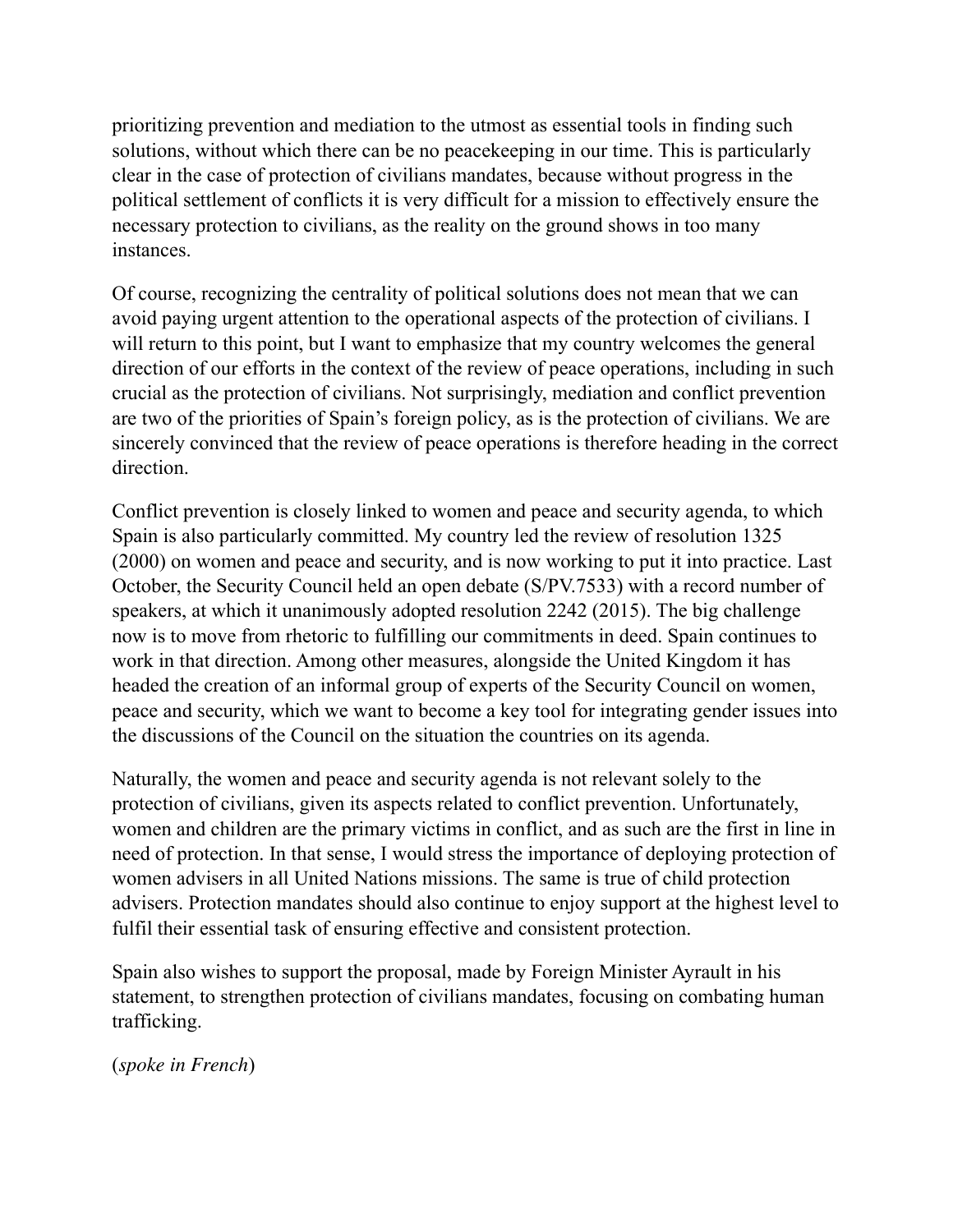As a Francophile, if not Francophone country, we also welcome the organization by France of a ministerial meeting on peacekeeping in Franchophone countries, to be held in Paris in the autumn.

## (*spoke in Spanish*)

As I mentioned earlier, recognizing the centrality of political solutions does not mean that we can avoid paying urgent attention to the operational aspects of the protection of civilians. We must redouble our efforts to improve the planning and capabilities of peace operations.

First, if we want the operations to be effective in the protection of civilians, it is essential to improve their design, with clear mandates on the content of such protection. If we wish to create mandates that are clear, phased and properly adapted to the reality on the ground we must also improve information. In this sense, Spain supports the development of the new United Nations intelligence policy framework.

Secondly, as noted in the report of the High-level Independent Panel on Peace Operations, we must close the gap between means and ends that is found often in the mandates of operations — a gap that has especially severe consequences in the case of the protection of civilians. It is imperative to equip our Blue Helmets with the assets and capabilities necessary to fulfil the missions we assign them, as well as with clear rules of engagement, and to make efficient use of the possibilities offered by new technologies.

Thirdly, we must redouble our efforts in training, both general and specific, on the implementation of mandates and force generation, and ensure that we have the best possible mission leadership.

Fourthly, we must ensure that there is effective dialogue among the Security Council, the troop- contributing countries and the Secretariat. We should also be able to have better information by developing strategic communication from the earliest stages of a mission's establishment and right through its conclusion.

I cannot fail to mention the absolute need to eradicate sexual abuse and exploitation. It is intolerable for those responsible for ensuring the protection of civilians to also be the same who assault them in the most humiliating way. We must move from a zerotolerance policy to a reality where this scourge no longer exists.

Finally, I recall that sovereignty not only gives a State the right to control its own affairs, but also confers the primary responsibility to protect the population within its borders. We cannot remain indifferent to the suffering of thousands of the world's citizens. In the face of their pain, inaction is not an option. Peacekeeping operations with a mandate to